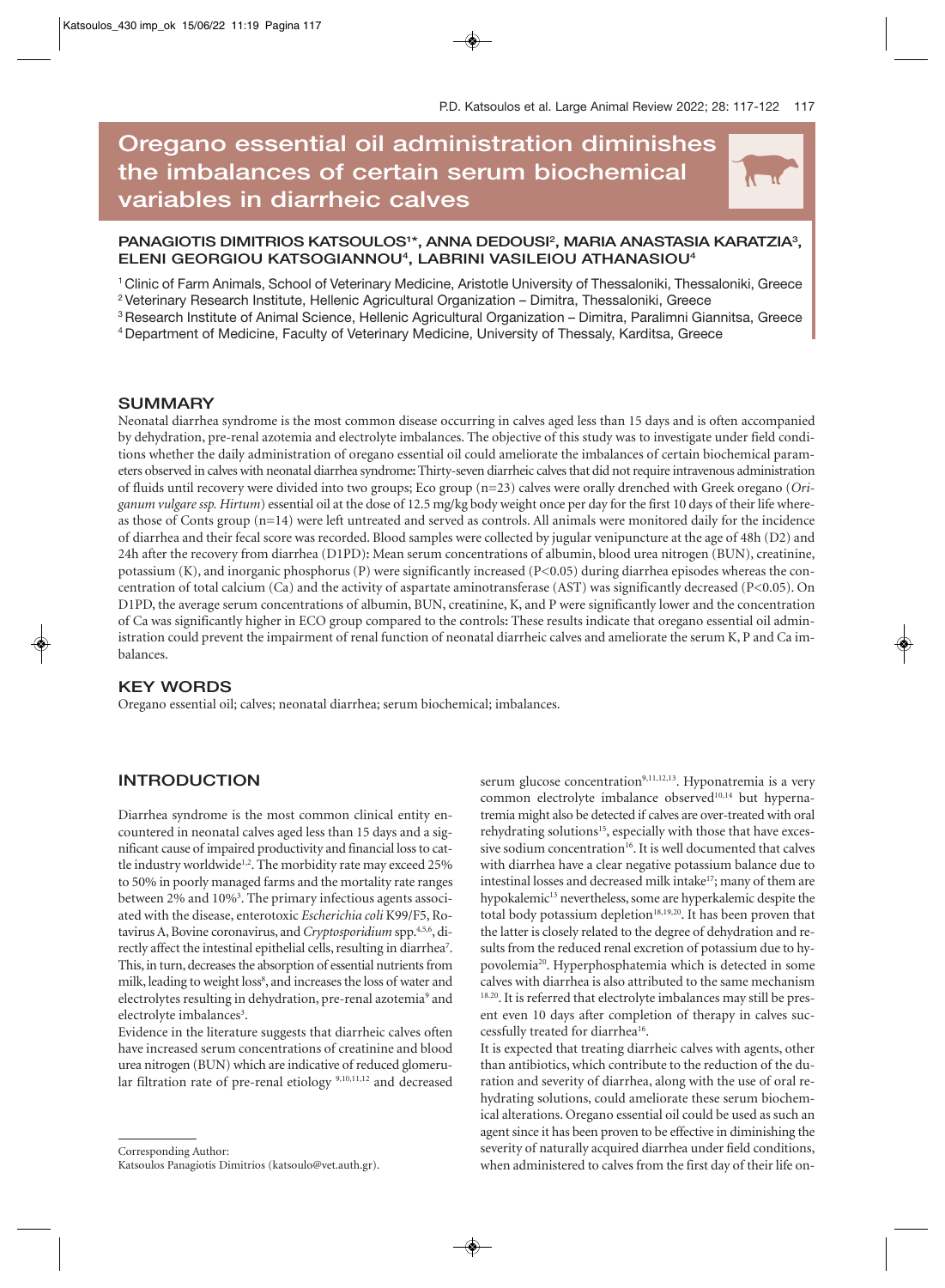wards<sup>21</sup>. It was observed that the duration of diarrhea was shorter and the number of animals that needed advanced treatment was significantly lower in the group of calves that were orally drenched with oregano essential oil than the controls. However, the impact of this treatment on the biochemical alterations of diarrheic calves has not been evaluated yet.

The objective of the present study was to investigate under field conditions whether the daily administration of oregano essential oil could ameliorate the imbalances of certain biochemical parameters observed in calves with neonatal diarrhea syndrome.

# **MATERIALS AND METHODS**

Thirty-seven diarrheic calves that did not receive any advanced treatment (IV fluids +/- antibacterials) until recovery were used for the purpose of the present study. These calves came from an initial population of 91 newborn calves used in a previous  $experiment<sup>21</sup>$ . According to the protocol, they had been assigned into two groups as follows: The animals of Eco group (n=46) were orally drenched with Greek oregano (Origanum vulgare ssp. hirtum) essential oil (ECODIAR® liquid 5%; Ecopharm Hellas S.A., Kilkis, Greece) at the dose of 12.5 mg/kg body weight once per day for the first 10 days of their life whereas those of Conts group (n=45) were left untreated and served as controls. The calves of Eco group were orally drenched immediately after the first colostrum feeding and the following days after the morning feeding with the respective amount of oregano essential oil that was diluted with normal saline up to the volume of 60 ml with the aid of a feeding syringe of equal volume. These calves were weighed on days 3, 6, and 10 of their life to ensure the appropriate daily dosage of oregano essential oil.

Fecal scoring was performed daily until the age of 15 days after the morning feeding by the same person using a three-point scale (1=normal, 2=intermediate and 3=watery). Calves with fecal scores ≥2 were considered diarrheic. Based on these records, the number of days with diarrhea (fecal score  $\geq$ 2) and the average fecal score during diarrhea were determined.

During diarrhea, the animals were clinically evaluated daily until recovery by the same person who was blinded at group allocation. The dehydration status was evaluated as described by Constable et al. (1998). The calves finally included in the present study had normal rectal temperature, dehydration rate <8%, did not show any depression and retained their appetite throughout this period. They did not receive any other treatment except from oral electrolytes (Diaproof K®; Virbac, Hellas) offered as an extra meal per day between milk feedings until the normalization of feces (fecal score  $= 1$ ). In calves of Eco group that were still diarrheic after day 10, administration of oregano essential oil continued until recovery.

Diarrhea was recorded in 32 out of 46 calves of Eco group  $(69.6\%)$  and 41 out of 45 calves of Conts group  $(91.1\%)$ <sup>21</sup>. Nine calves of Eco group and 27 of Conts group needed advanced treatment (IV fluids  $+/-$  antibacterials)<sup>21</sup>. These calves were excluded from the present study and the data of 23 calves of Eco group and 14 of Conts group were finally used.

Blood samples were collected from all calves 48h after birth (D2) and 24h after recovery (D1PD). The samples were obtained before the morning feeding via jugular venipuncture (21 G) into evacuated glass tubes and transferred refrigerated in the laboratory. After clotting, serum was separated by low-speed centrifugation (1600 g for 15 min) and transferred into plastic vials and forwarded for analysis. Serum concentrations of albumin (Alb), urea nitrogen (BUN), creatinine, glucose, total calcium



**Figure 1** - Study design. D2, D3, D6, D10, D15: days 2, 3, 6, 10 and 15, respectively; D1PD: 24h after recovery from diarrhea.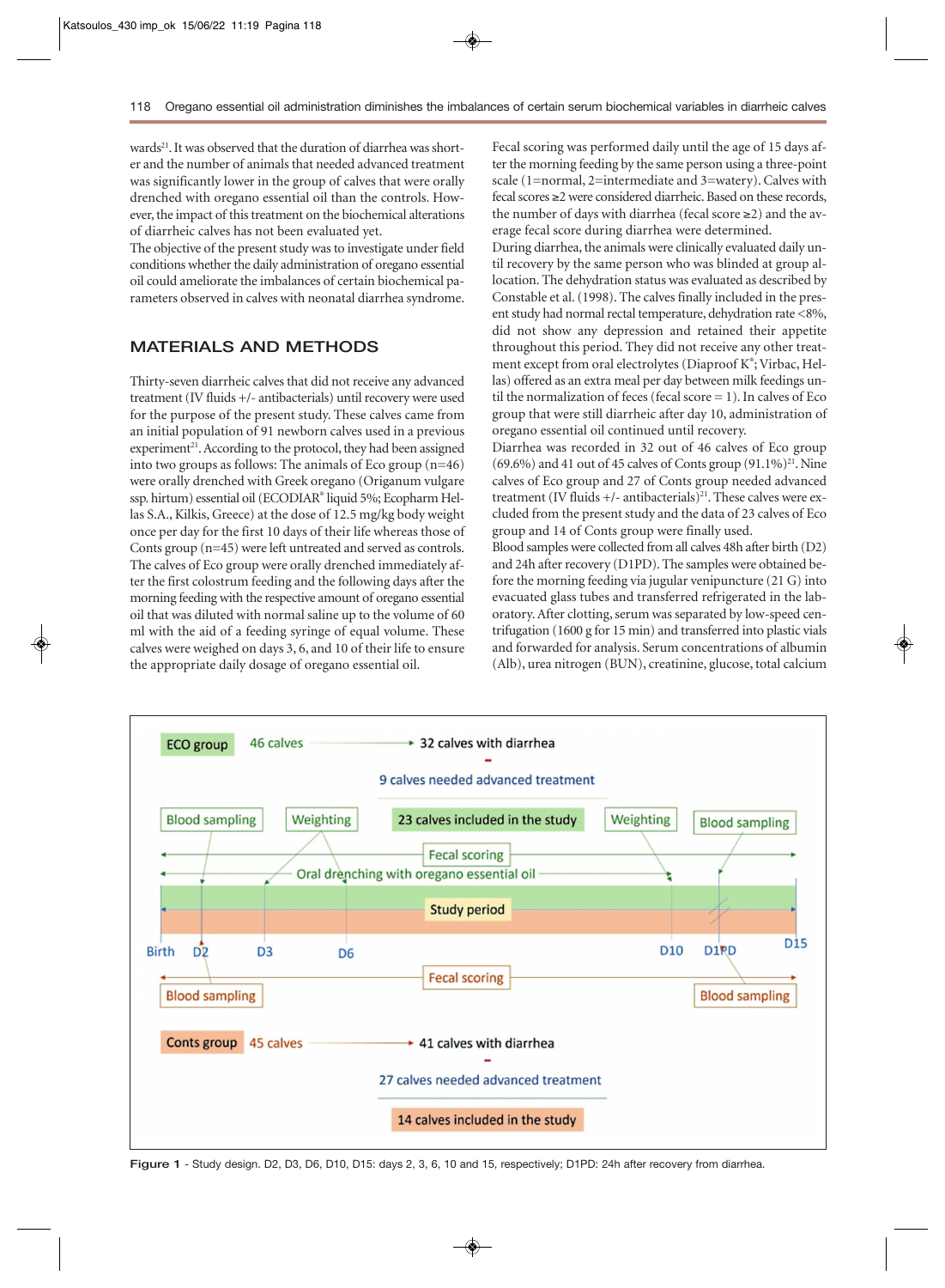(Ca), inorganic phosphorus (P) and the serum activities of aspartate aminotransferase (AST) and creatine kinase (CK), as well as potassium and sodium concentration were determined in an automatic chemistry analyzer (ADVIA 1800 Chemistry System, Siemens Healthineers) using the corresponding commercial diagnostic kits.

The study design and the selection of animals are presented in detail in Figure 1.

All procedures were done according to the ethical standards in the Helsinki Declaration of 1975, as revised in 2000, as well as the national law and the guidelines of our Institutional Animal Care and Use Committee. Ethical review and approval were waived for this study since sampling was performed only twice for diagnostic evaluation and no research on animals, as defined in the EU Ethics for Researchers document<sup>22</sup>, was conducted. Informed consent was provided by animal owners regarding using results and animal data for research purposes. Data were analyzed using the statistical program JASP 14.1. Normality of data distribution was assessed with the Shapiro-Wilk test and homogeneity of variances was evaluated with Levene test. The data for the number of days with diarrhea and the average fecal score during diarrhea were not normally distributed and Mann-Whitney test was used to determine the significance of the differences of these parameters among groups. Repeated measures ANOVA was run to evaluate the effect of sampling day (day) and of oregano essential oil administration (group) on the biochemical parameters evaluated. Post-hoc comparisons were done with Bonferroni test. A value of P≤0.05 was considered significant in all comparisons.

## **RESULTS**

The median number of days with diarrhea was not significantly different between groups (3.00 and 4.00 days for ECO and Conts group, respectively; P>0.05). However, the median fecal score was significantly lower in Eco group compared to Conts (2.33 and 2.63 for ECO and Conts group, respectively; P<0.05). Serum creatinine concentration was significantly affected by treatment and was significantly lower in ECO group compared to the controls (P<0.05; Table 1). It was also significantly affected by time and was significantly higher on D1PD in com-

parison with D2 (P<0.05; Table 1). A significant increase of serum creatinine concentration between D2 and D1PD was observed within Conts group (P<0.05; Figure 2a) whereas this increase was insignificant in ECO group (P>0.05; Figure 2a). The average values recorded on D1PD were significantly lower in ECO group compared to the controls (P<0.05; Figure 2a). On D1PD, 4 out of 14 (28.57%) animals of Conts group and 1 out of 23 (4.35%) calves of ECO group had serum creatinine values higher than the upper reference range (133 umol/l) but the difference was not significant (P>0.05). However, the percentage of animals with creatinine concentration higher than 100 mmol/l was significantly higher (P<0.05) in Conts group (57.14%) than ECO group (17.39%).

BUN concentration was significantly affected by time and was higher on D1PD in comparison with D2 (P<0.05; Table 1). As it is shown in Figure 2b, this increase was significant only within Conts group (P<0.05) and not within ECO group (P>0.05). In addition, on D1PD BUN was significantly higher in Conts group than ECO (P<0.05; Figure 2b). On this day, BUN values higher than the upper reference limit (10.9 mmol/l) was observed on the same calves (4 in Conts group and 1 in ECO group) that had high serum creatinine concentration in both groups.

Serum K and P concentrations were significantly affected by time and were significantly higher on D1PD compared to D2 (P>0.05; Table 1); this increase was significant only within Conts group (P<0.05; Figure 3). On D2PD, the average values recorded in ECO group were significantly lower (P<0.05) compared to the controls for both parameters (Figure 3). Treatment had a significant effect on serum K concentrations, with the lower values to be observed in ECO group (P<0.05; Table 1) whereas serum P concentrations remained unaffected (P>0.05; Table 1).

Serum Alb and Ca concentrations were significantly affected by both treatment and time (P<0.05; Table 1). However, they followed the opposite trend; serum Alb was significantly lower in ECO group compared to the controls and in D2 than D1PD whereas serum Ca was significantly higher than Conts in both comparisons (Table 1). As it is shown in Figure 4, serum Alb was increased significantly (P<0.05) and serum Ca was decreased significantly (P<0.05) within Conts group, and their concentrations were significantly different among groups on D1PD (P<0.05).

|                     | <b>ECO</b>                    | Conts                        | D <sub>2</sub>                 | D <sub>1</sub> P <sub>D</sub>  | Reference range |
|---------------------|-------------------------------|------------------------------|--------------------------------|--------------------------------|-----------------|
| Alb $(g/l)$         | $32.78 \pm 0.79$ <sup>a</sup> | $35.30 \pm 0.79^{\circ}$     | $32.56 \pm 0.63$ <sup>A</sup>  | $35.50 \pm 0.63^b$             | $25 - 37$       |
| Glucose (mmol/l)    | $5.19 \pm 0.21$ <sup>a</sup>  | $5.16 \pm 0.21$ <sup>a</sup> | $5.27 \pm 0.24$ <sup>A</sup>   | $4.98 \pm 0.24$ <sup>A</sup>   | $3.9 - 8.5$     |
| BUN (mmol/l)        | $4.47 \pm 0.52$ <sup>a</sup>  | $5.27 \pm 0.52$ <sup>a</sup> | $3.71 \pm 0.50$ <sup>A</sup>   | $6.03 \pm 0.55$ <sup>B</sup>   | $2.7 - 10.9$    |
| Creatinine (umol/l) | 76.58±3.59 <sup>a</sup>       | $96.42 \pm 3.59^{\circ}$     | $76.81 \pm 3.19$ <sup>A</sup>  | $96.19 \pm 3.19$ <sup>B</sup>  | $56 - 133$      |
| Ca (mmol/l)         | $2.44 \pm 0.04$ <sup>a</sup>  | $2.32 \pm 0.04^b$            | $2.47 \pm 0.04^{\text{A}}$     | $2.29 \pm 0.04$ <sup>B</sup>   | $2.0 - 3.0$     |
| $P$ (mmol/l)        | $2.05 \pm 0.06^a$             | $2.21 \pm 0.06^a$            | $2.03 \pm 0.05^{\text{A}}$     | $2.22 \pm 0.05^B$              | $1.3 - 2.6$     |
| $K$ (meg/l)         | $5.30 \pm 0.14$ <sup>a</sup>  | $5.82 \pm 0.14^b$            | $5.27 \pm 0.13$ <sup>A</sup>   | $5.85 \pm 0.13$ <sup>B</sup>   | $3.5 - 5.5$     |
| Na (meg/l)          | 134.88±0.67 <sup>a</sup>      | 134.72±0.67 <sup>a</sup>     | $135.30 \pm 0.58$ <sup>A</sup> | $134.29 \pm 0.58$ <sup>A</sup> | $132 - 152$     |
| AST (U/L)           | $45.31 \pm 2.76$ <sup>a</sup> | $52.34 \pm 2.76^a$           | $52.72 \pm 2.61$ <sup>A</sup>  | $43.93 \pm 2.61$ <sup>B</sup>  | $19 - 55$       |
| $CK$ (U/I)          | 94.48±27.52 <sup>a</sup>      | 136.84±27.52 <sup>a</sup>    | 144.90±27.11 <sup>A</sup>      | $86.42 \pm 27.11^{\circ}$      | $0 - 400$       |

**Table 1** - Mean±SE of biochemical parameters in calves drenched with oregano essential oil (Eco) and those left untreated (Conts) 48h after birth (D2) and 24h after recovery from diarrhea (D1PD).

A,B,a,b Different superscripts between groups (a,b) or between days (A,B) denote significant difference at P≤0.05; Alb: albumin; BUN: blood urea nitrogen; Ca: total calcium; P: inorganic phosphorus; K: potassium; Na: sodium; AST: aspartate aminotransferase; CK: creatine kinase.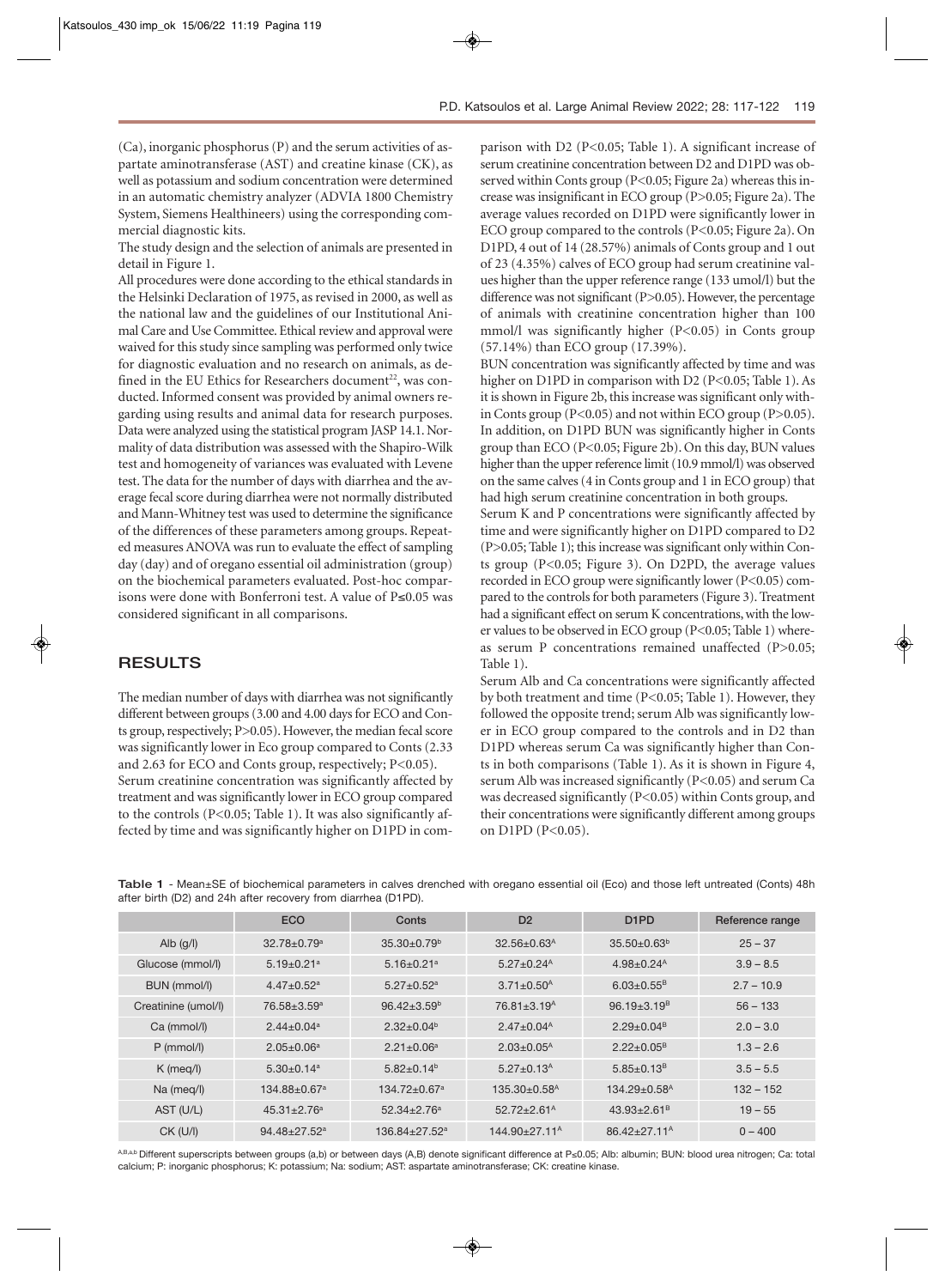

**Figure 2** - Mean±SE of serum concentrations of creatinine (a) and blood urea nitrogen (BUN;b) in the group of animals that received oregano essential oil (Eco) and those left untreated (Conts) 48h after birth (D2) and 24h after recovery from diarrhea (D1PD).



**Figure 3** - Mean±SE of serum concentrations of potassium (K; a) and inorganic phosphorus (P; b) in the group of animals that received oregano essential oil (Eco) and those left untreated (Conts) 48h after birth (D2) and 24h after recovery from diarrhea (D1PD).



**Figure 4** - Mean±SE of serum concentrations of albumin (a) and total calcium (Ca; b) in the group of animals that received oregano essential oil (Eco) and those left untreated (Conts) 48h after birth (D2) and 24h after recovery from diarrhea (D1PD).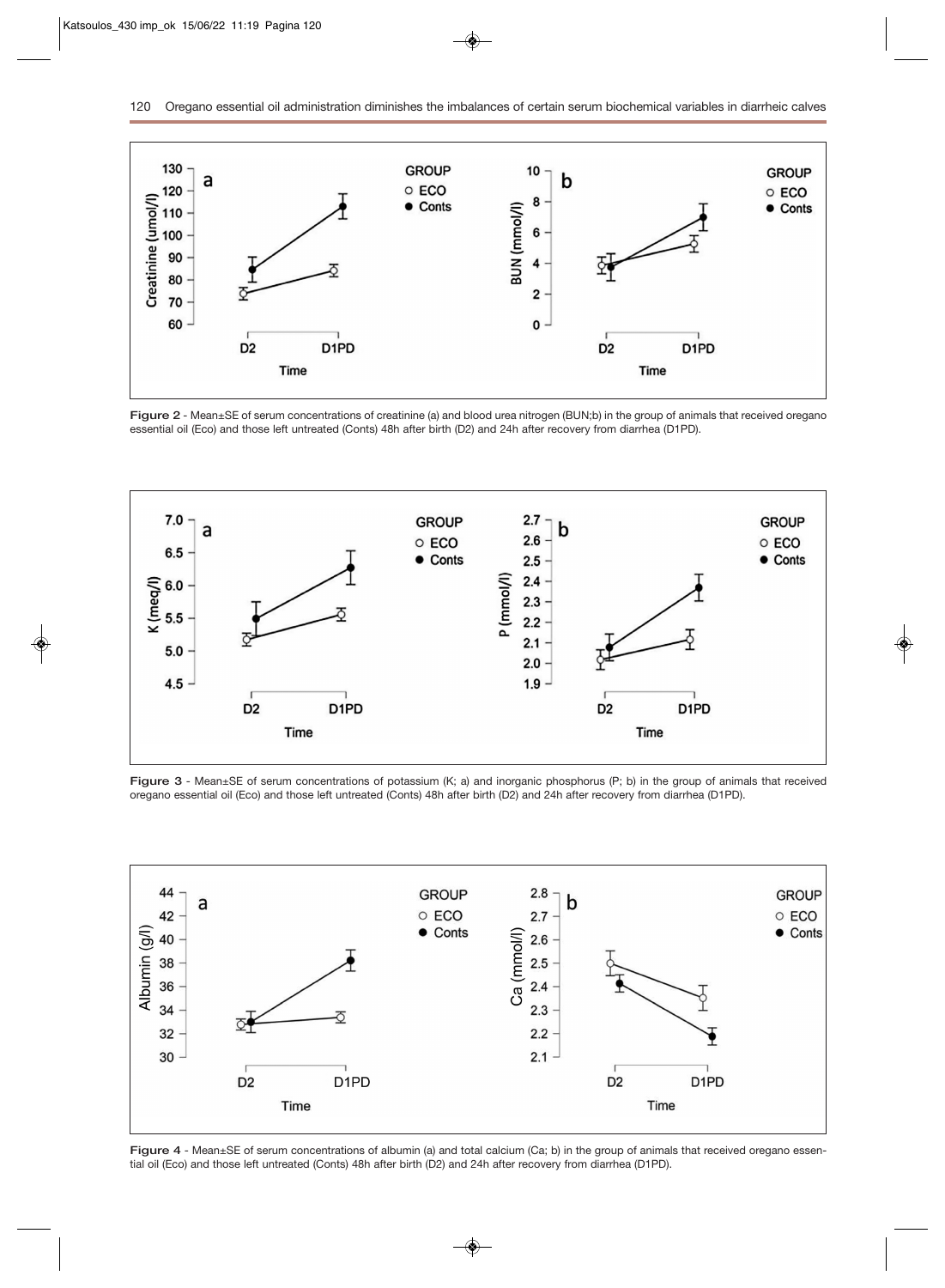Serum glucose and Na concentrations were not affected either by treatment or by time (P>0.05; Table 1). In addition, their values remained unaffected (P>0.054) between D2 and D1PD within each group.

Concerning the activities of the enzymes evaluated, none of them was significantly affected by the administration of oregano essential oil (P>0.05; Table 1). Time significantly affected AST activity and the values recorded were significantly reduced between D2 and D1PD. However, the alterations observed within both groups were not significant (P<0.05). Serum activity of CK was unaffected by time and remained practically stable between D2 and D1PD (P<0.05; Table 1).

#### **DISCUSSION**

The objective of this study was to investigate under field conditions, whether the administrations of oregano essential oil could ameliorate the biochemical imbalances observed during neonatal diarrhea syndrome in calves. It was selected to include in this study only the animals that did not receive any intravenous fluids throughout the diarrhea course. Such a selection might have led to an underestimation of the actual effects of oregano essential oil on the parameters evaluated since the percentage of animals that received advanced treatment in ECO group was significantly lower than the controls<sup>21</sup>. However, it was judged as necessary in order for the results not to be biased by the administration of treatment.

A very common biochemical abnormality observed in diarrheic neonatal calves is pre-renal azotemia which is characterized by increased BUN and creatinine concentrations<sup>9,10,11,12</sup>. This abnormality was detected in both groups at the present study, but the incidence was much lower in ECO group compared to the controls. Azotemia is attributed to hypovolemia and the consequent reduced renal blood flow and glomerular filtration rate due to dehydration<sup>9</sup>. The significant increase of serum creatinine and BUN concentrations only within Conts group and, especially, the significantly higher serum creatinine concentration in Conts compared to ECO group on D1PD proves that calves receiving oregano oil were able to maintain a more efficient glomerular filtration rate compared to the controls. It further indicates that control calves were more severely dehydrated during the course of the disease than those of ECO group; this is confirmed by the significant increase of serum Alb concentration only in Conts group and the significantly higher serum Alb concentration on D1PD recorded in this group. The better hydration status of calves that received oregano essential oil denotes that the diarrhea was less severe in calves of this group, mitigating the fluid loss. This is partially confirmed

by the significantly lower average fecal score in ECO group. Taking also into account that the duration of diarrhea course was similar between groups, it could be assumed that the severity of the intestinal mucosa damage in calves of ECO group might have been less severe compared to the controls. Such an effect cannot be ruled out since research findings from other animal species have shown that oregano essential oil has a protective effect on intestinal mucosa by modifying the intestinal microflora, inhibiting the expression of inflammatory cytokines and enhancing its antioxidative capacity<sup>23,24</sup>.

The significant increase of serum K and P during diarrhea and the significantly higher values of these macroelements recorded in the control compared to the ECO group are attributed

to the hypovolemia and the impaired renal function of the calves of this group. It is well documented that the increase in proximal tubular reabsorption of water and sodium along with the decreased glomerular filtration rate due to hypovolemia result in reduced distal tubular K secretion and, consequently, in increased K concentration in calves with prerenal azotemia<sup>19</sup>. Increased P concentration is usually observed in calves with hyperkalemia; it is mainly due to dehydration and prerenal azotemia but it is referred that acute acidemia might also be responsible for part of the increased P concentration<sup>19</sup>.

The decrease in serum Ca concentration during diarrhea observed in the present study is in accordance with former reports<sup>25,26</sup> and is attributed to calcium loss with feces<sup>17</sup>. However, the decline was significant only in the control group; this finding probably indicates that diarrhea and, consequently, the fecal loss of Ca was more severe in this group.

Serum glucose and Na concentrations remained unaffected by both diarrhea and the administration of oregano essential oil. This is in contrast with other findings supporting that diarrheic calves have lower concentrations of glucose and Na<sup>9,11,12</sup> than the non-diarrheic ones. However, the calves finally included in this study had adequate milk consumption throughout diarrhea. In addition, all calves were offered an oral rehydrating solution that contained an energy source and Na twice a day. It seems that the applied management protected the diarrheic calves from hypoglycemia and hyponatremia.

The serum activity of AST was significantly lower after diarrhea compared to D2, and the activity of CK remained practically stable. This corresponds to the normal variation of these enzymes for calves of this age<sup>27,28</sup> and indicates that diarrhea is not associated either with liver or muscle damage. It further provides evidence that liver function is not impaired by the administration of oregano essential oil in diarrheic neonatal calves. In the context of this study, the obtained results indicate that oral administration of oregano essential oil could prevent the impairment of the glomerular filtration rate of diarrheic calves and ameliorate the serum potassium, inorganic phosphorus and calcium imbalances.

#### **Acknowledgements**

This research has been funded by the Research Committee of Aristotle University of Thessaloniki (grant number 93297).

#### **References**

- 1. Berragry T. (1997). Calf diarrhoea. Ir Vet J. 50, 49-58.
- 2. de la Fuente R., Luzón M., Ruiz-Santa-Quiteria J.A., García A., Cid D., Orden J.A., García S., Sanz R., Gómez-Bautista M. (1999). Cryptosporidium and concurrent infections with other major enterophatogens in 1 to 30-day-old diarrheic dairy calves in central Spain. Vet Parasitol. 80, 179-185.
- 3. Foster D.M., Smith G.W. (2009). Pathophysiology of diarrhea in calves. Vet Clin North Am Food Anim Pract. 25, 13-36, xi.
- 4. Gulliksen S.M., Jor E., Lie K.I., Hamnes I.S., Løken T., Akerstedt J., Osterås O. (2009). Enteropathogens and risk factors for diarrhea in Norwegian dairy calves. J Dairy Sci. 92, 5057-5066.
- 5. Bartels C.J., Holzhauer M., Jorritsma R., Swart W.A., Lam T.J. (2010). Prevalence, prediction and risk factors of enteropathogens in normal and non-normal faeces of young Dutch dairy calves. Prev Vet Med. 93, 162-169.
- 6. Silverlås C., de Verdier K., Emanuelson U., Mattsson J.G., Björkman C. (2010). Cryptosporidium infection in herds with and without calf diarrhoeal problems. Parasitol Res. 107, 1435-1444.
- 7. Cho Y.I., Yoon K.J. (2014). An overview of calf diarrhea infectious etiology, diagnosis, and intervention. J Vet Sci. 15, 1-17.